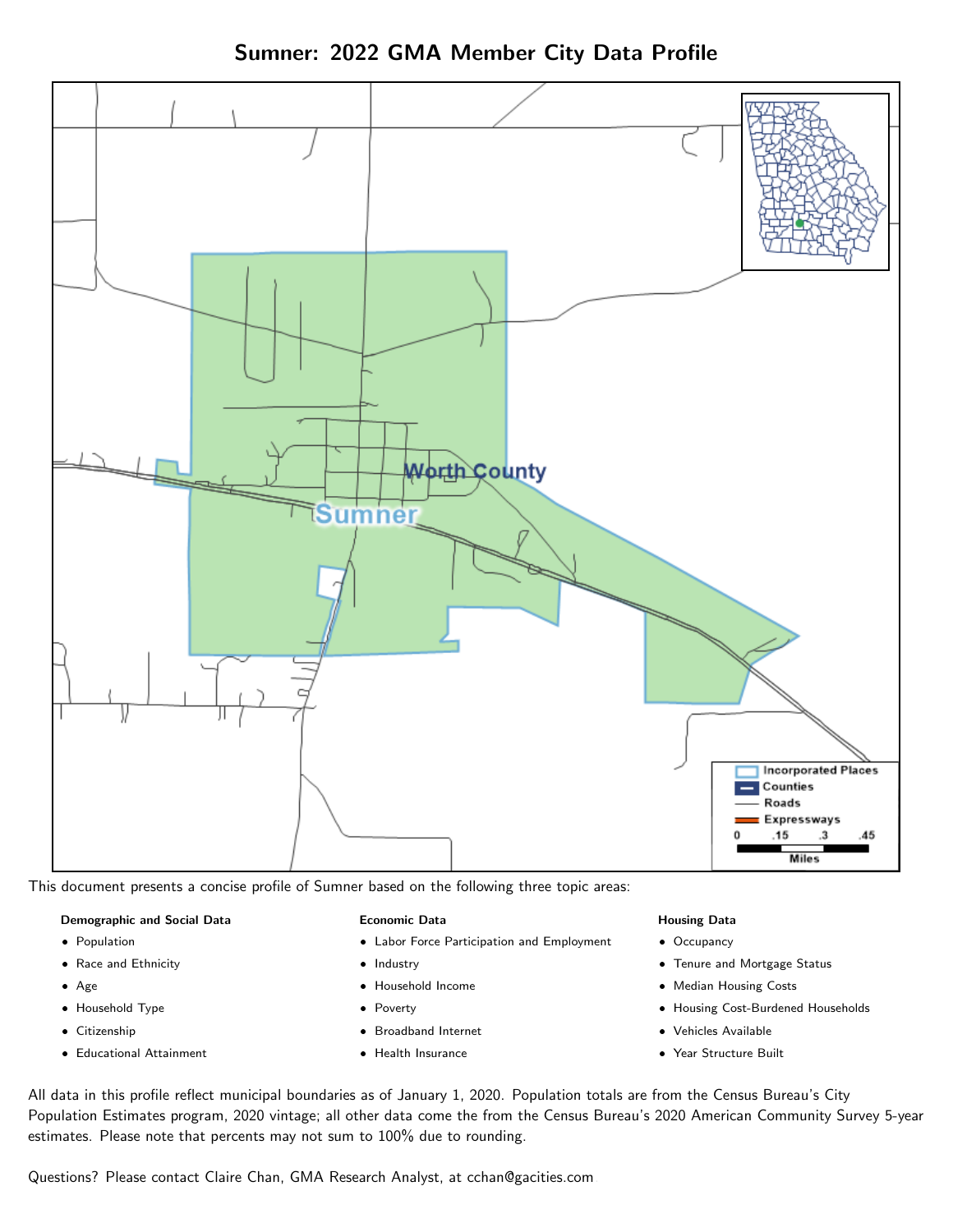# Sumner: Demographic and Social





# **Citizenship**



Race and Ethnicity



Source: U.S. Census Bureau, City Population Estimates, 2020 vintage Source: American Community Survey, 2020 5-year estimates, table B03002

#### Household Type



Source: American Community Survey, 2020 5-year estimates, table B01001 Source: American Community Survey, 2020 5-year estimates, table B11001

#### Educational Attainment



Source: American Community Survey, 2020 5-year estimates, table B05002 Source: American Community Survey, 2020 5-year estimates, table B15002

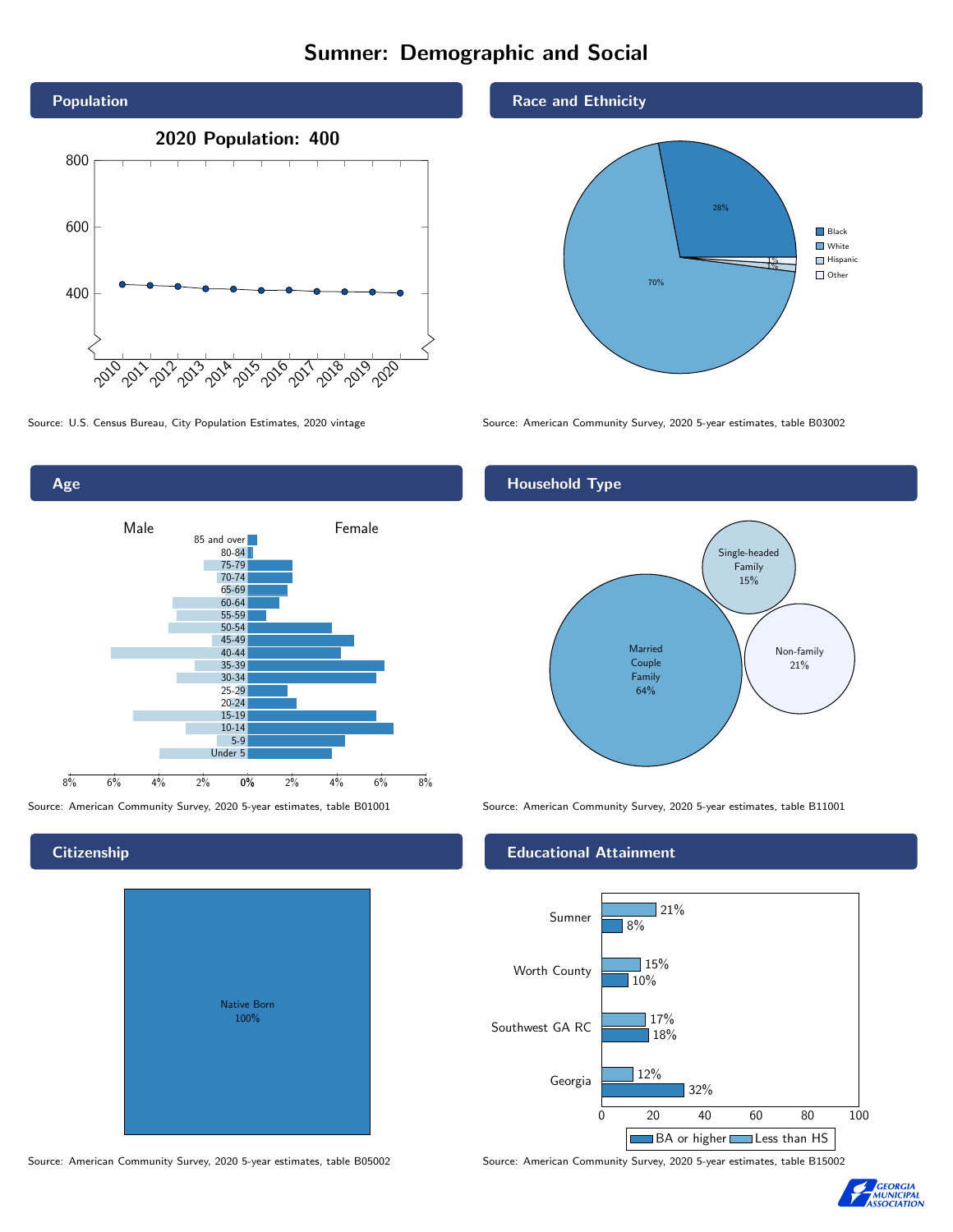# Sumner: Economic



Source: American Community Survey, 2020 5-year estimates, table B23001 Note: Unemployment rate is based upon the civilian labor force.

#### Industry

Poverty

| Agriculture, forestry, fishing and hunting, and mining      | $2\%$ |
|-------------------------------------------------------------|-------|
| Construction                                                | 9%    |
| Manufacturing                                               | 11%   |
| <b>Wholesale Trade</b>                                      | 9%    |
| Retail Trade                                                | 21%   |
| Transportation and warehousing, and utilities               | 8%    |
| Information                                                 | $0\%$ |
| Finance and insurance, real estate, rental, leasing         | $4\%$ |
| Professional, scientific, mgt, administrative, waste mgt    | 10%   |
| Educational services, and health care and social assistance | 8%    |
| Arts, entertainment, recreation, accommodation, food        | 8%    |
| service                                                     |       |
| Other services, except public administration                | $0\%$ |
| Public administration                                       | 11%   |

Source: American Community Survey, 2020 5-year estimates, table C24030



Source: American Community Survey, 2020 5-year estimates, tables B19013 and B19025 Source: American Community Survey, 2020 5-year estimates, table B17010



14%

 $720%$ 

23%

33%

32%

19%

19%

 $23%$ 

#### Health Insurance

Georgia

Southwest GA RC

Worth County

Sumner



0 20 40 60 80 100

Total Population Children

Source: American Community Survey, 2020 5-year estimates, table B28002 Source: American Community Survey, 2020 5-year estimates, table B18135